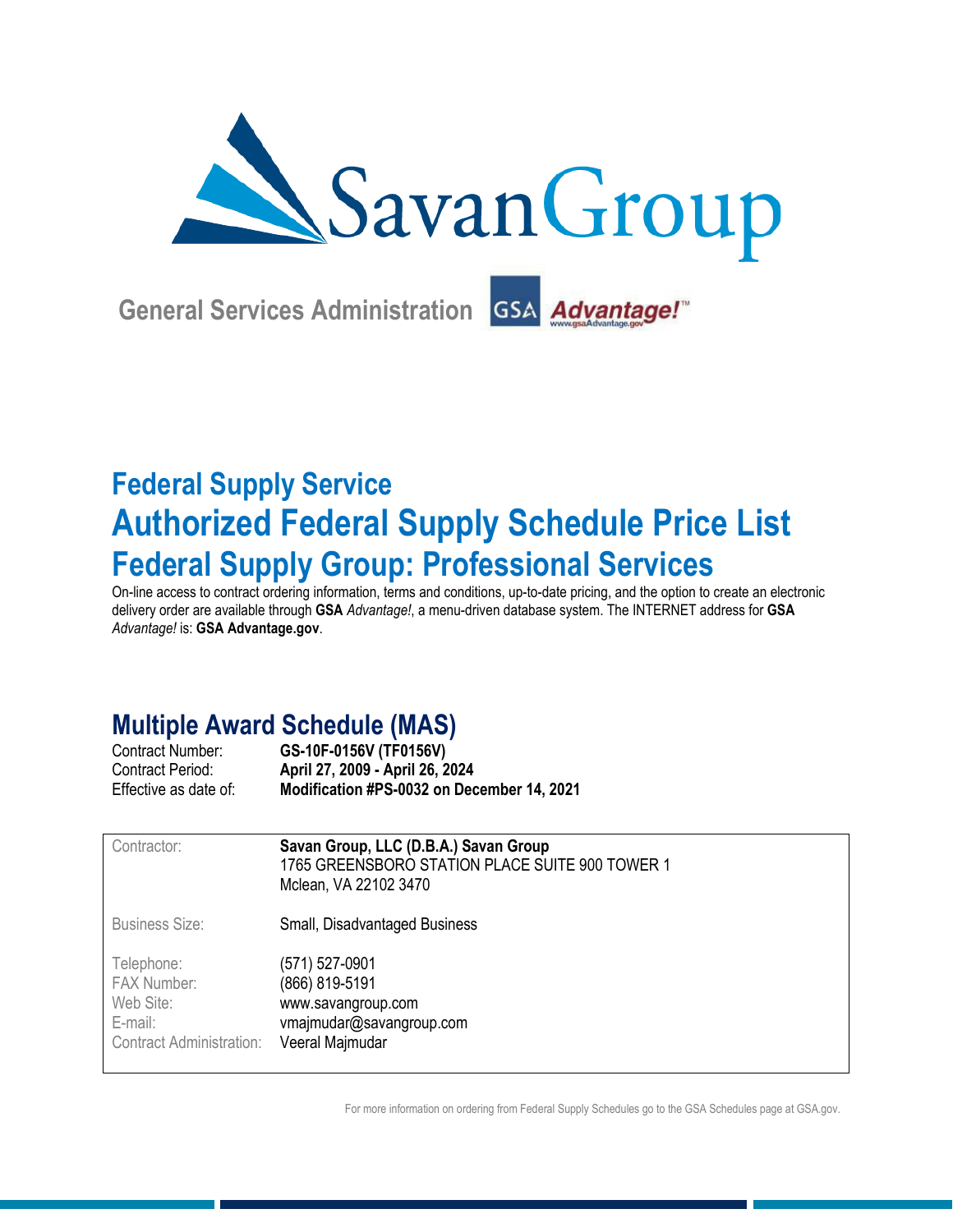

## **Table of Contents**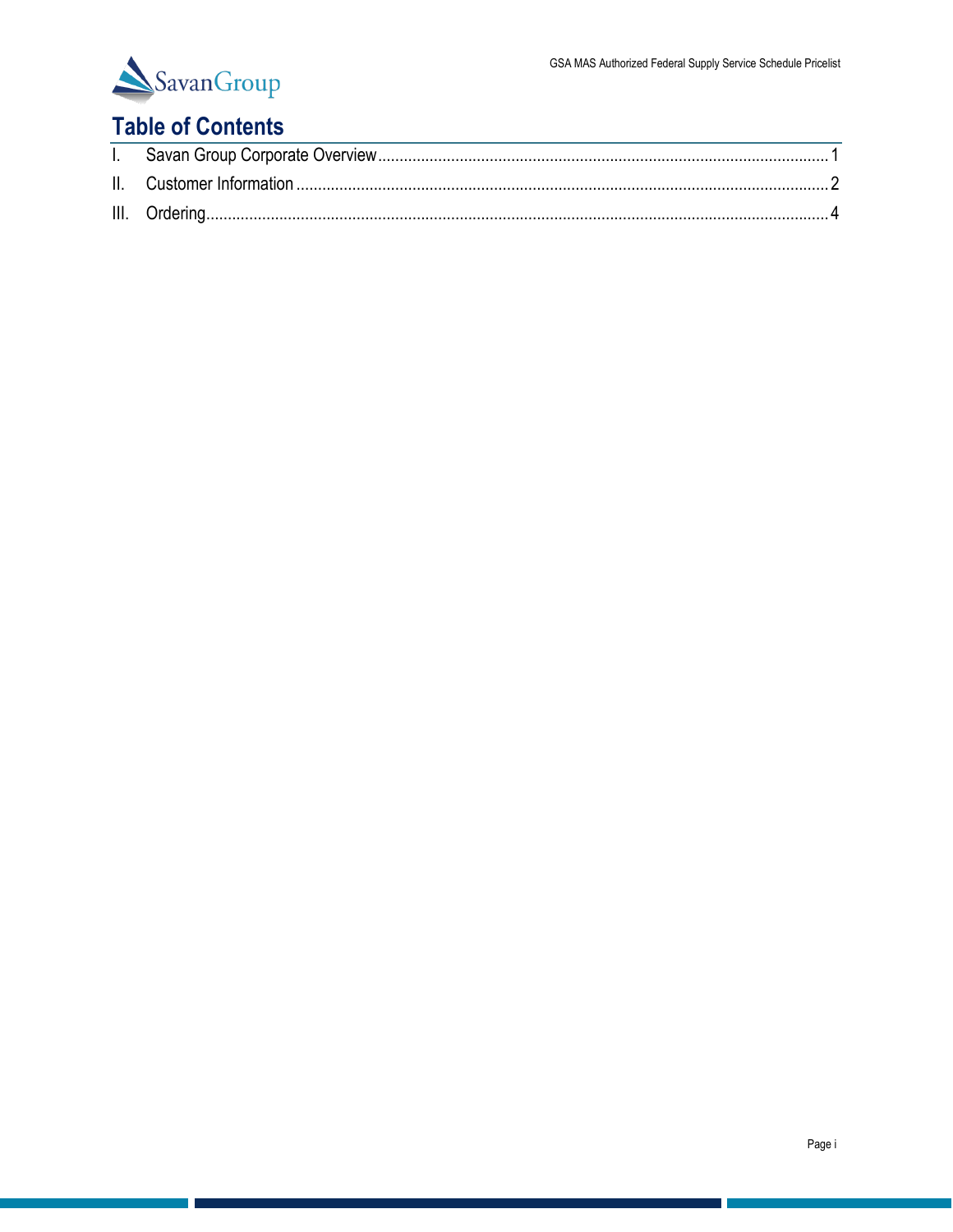

## <span id="page-2-0"></span>**I. Savan Group Corporate Overview**

Savan Group, LLC is a data and information management-focused firm that is a trusted partner to public sector clients, helping them solve their most critical management and operational challenges with sustainable success that is uniquely tailored to their environment. Savan Group specializes in information management, data science, data & cyber security, and mission support services. Savan Group is headquartered in Tysons, Virginia and holds several prime contract vehicles focused on Information Technology, Professional & Support Services, and Records Management Solutions.

#### **Service Lines**

#### **Information Management**

*Information is the lifeblood of any organization*. Savan Group's Information Management service line combines a full understanding of the information management lifecycle with proven techniques for identifying and understanding how to leverage your information across the organization. Information Governance

- Information Workflow
- Content Management
- eRecords Management
- FOIA & Disclosure

#### **Data Science**

*Move faster. Achieve more*. Savan Group's Data Science service line provides a process-oriented approach to leveraging data as a strategic asset. We bring proven practices to ensure data timelessness, accuracy, and value to take your organization to the next level Data Management & Strategy

- Data Analytics
- Artificial Intelligence & Natural Language Processing
- Data Extraction
- Data Visualization

#### **Cyber and Data Security**

*You're only as strong as your most vulnerable data*. Savan Group's Cybersecurity service line focuses on ensuring the integrity, confidentiality, and availability of your information. Considering our global reliance on technology, we apply risk mitigation best practices and a full knowledge of data-protection regulations to ensure the security and health of your sensitive information.:

- **Privacy**
- Data Loss Prevention
- Controlled Unclassified Information

#### **Mission Support**

*Seeing the big picture isn't easy*. We can help. Savan Group's Mission Support service line combines a holistic understanding of the mission with a strategic approach to enable change and address challenges in all levels of an organization.

- Project Management Office (PMO)
- IT Health
- Change Management & Strategic Communications
- CXO Advisory
- Policy & Technical Regulatory Analysis

#### **For more information, please contact Veeral Majmudar, President and CEO, at (703) 672-0010 or vmajmudar@savangroup.com.**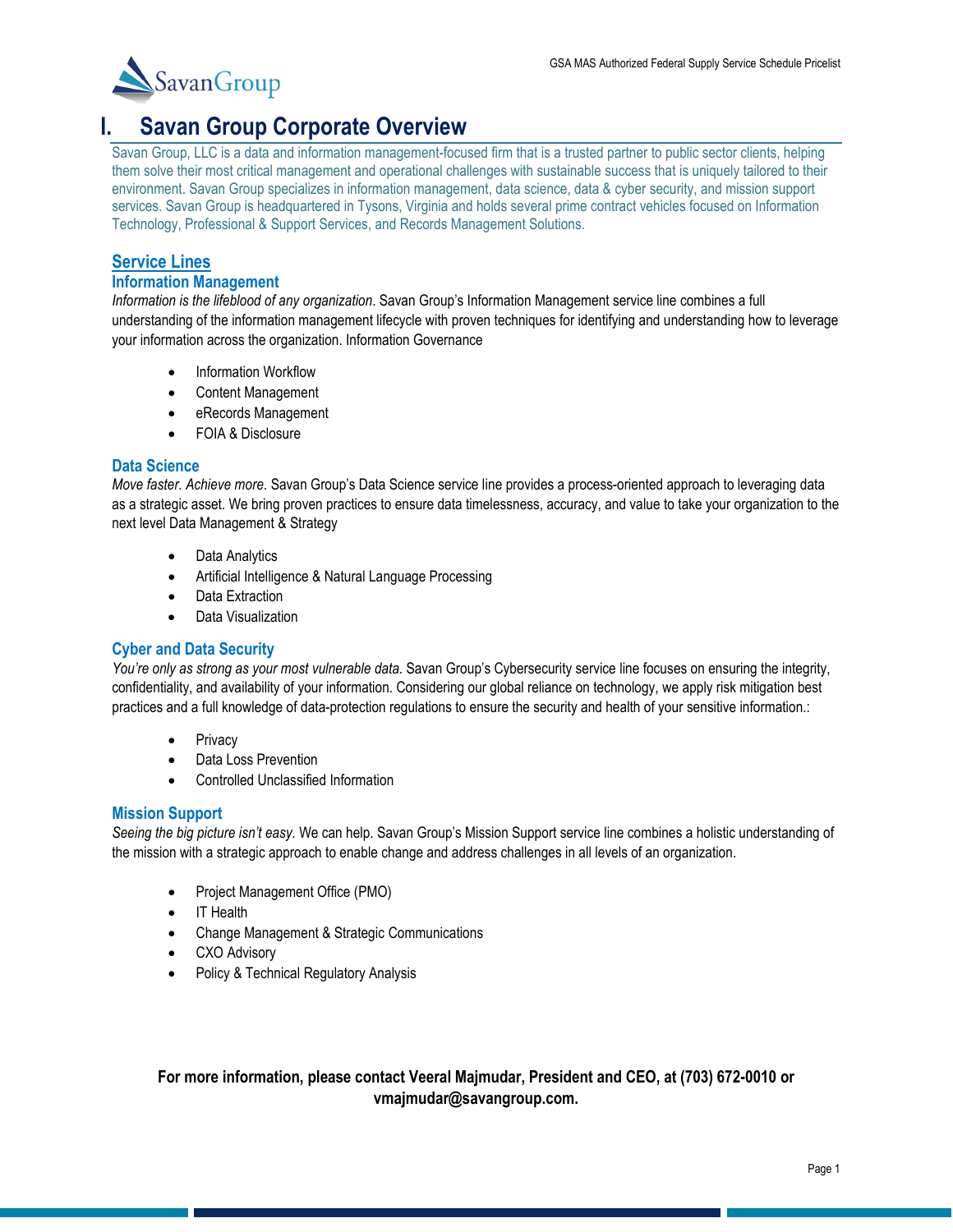

### <span id="page-3-0"></span>**II. Customer Information**

1a. Table of **Awarded Special Item Numbers** with appropriate cross-reference to item descriptions and awarded price(s).

| <b>SIN</b> | <b>Recovery</b> | <b>SIN Description</b>                                                                                                                     |
|------------|-----------------|--------------------------------------------------------------------------------------------------------------------------------------------|
| 541611     | 541611RC        | Management and Financial Consulting, Acquisition and Grants<br>Management Support, and Business Program and Project Management<br>Services |
| <b>OLM</b> | <b>OLMRC</b>    | Order-Level Materials (OLM)                                                                                                                |

**SIN 541611: Management and Financial Consulting, Acquisition and Grants Management Support, and Business Program and Project Management Services** - Provide operating advice and assistance on administrative and management issues. Examples include: strategic and organizational planning, business process improvement, acquisition and grants management support, facilitation, surveys, assessment and improvement of financial management systems, financial reporting and analysis, due diligence in validating an agency's portfolio of assets and related support services, strategic financial planning, financial policy formulation and development, special cost studies, actuarial services, economic and regulatory analysis, benchmarking and program metrics, and business program and project management.

Inherently Governmental services as identified in FAR 7.503 or by the ordering agency are prohibited. It is the responsibility of the Contracting Officer placing the order to make this determination. Ordering activities must require prospective contractors to identify potential conflicts of interest and address those, prior to task order award. *Personal services as defined in FAR 37.104 are prohibited.*

**SIN OLM: Order-Level Materials (OLMs)** are supplies and/or services acquired in direct support of an individual or delivery order placed against a Federal Supply Schedule (FSS) contract or FSS blanket purchase agreement (BPA). OLMs are not defined, priced, or awarded at the FSS contract level. They are unknown before a task or delivery order is placed against the FSS contract or FSS BPA. OLMs are only authorized for inclusion at the order level under a Time-and-Materials (T&M) or Labor-Hour (LH) Contract Line-Item Number (CLIN) and are subject to a Not To Exceed (NTE) ceiling price. OLMs include direct materials, subcontracts for supplies and incidental services for which there is not a labor category specified in the FSS contract, other direct costs (separate from those under ODC SINs), and indirect costs. OLMs are purchased under the authority of the FSS Program and are not "open market items."

Items awarded under ancillary supplies/services or other direct cost (ODC) SINs are not OLMs. These items are defined, priced, and awarded at the FSS contract level, whereas OLMs are unknown before an order is placed. Ancillary supplies/services and ODC SINs are for use under all order type CLINs (Fixed- Price (FP), T&M, and LH), whereas the Order-Level Materials SIN is only authorized for use under T&M and LH order CLINs.

The Order-Level Materials SIN is only authorized for use in direct support of another awarded SIN. Price analysis for OLMs is not conducted when awarding the FSS contract or FSS BPA; therefore, GSAR 538.270 and 538.271 do not apply to OLMs. OLMs are defined and priced at the ordering activity level in accordance with GSAR clause 552.238- 82 Special Ordering Procedures for the Acquisition of Order-Level Materials. Prices for items provided under the Order-Level Materials SIN must be inclusive of the Industrial Funding Fee (IFF). The cumulative value of OLMs in an individual task or delivery order cannot exceed 33.33% of the total value of the order. *The Maximum Order Threshold for the OLM SINs is \$100,000.*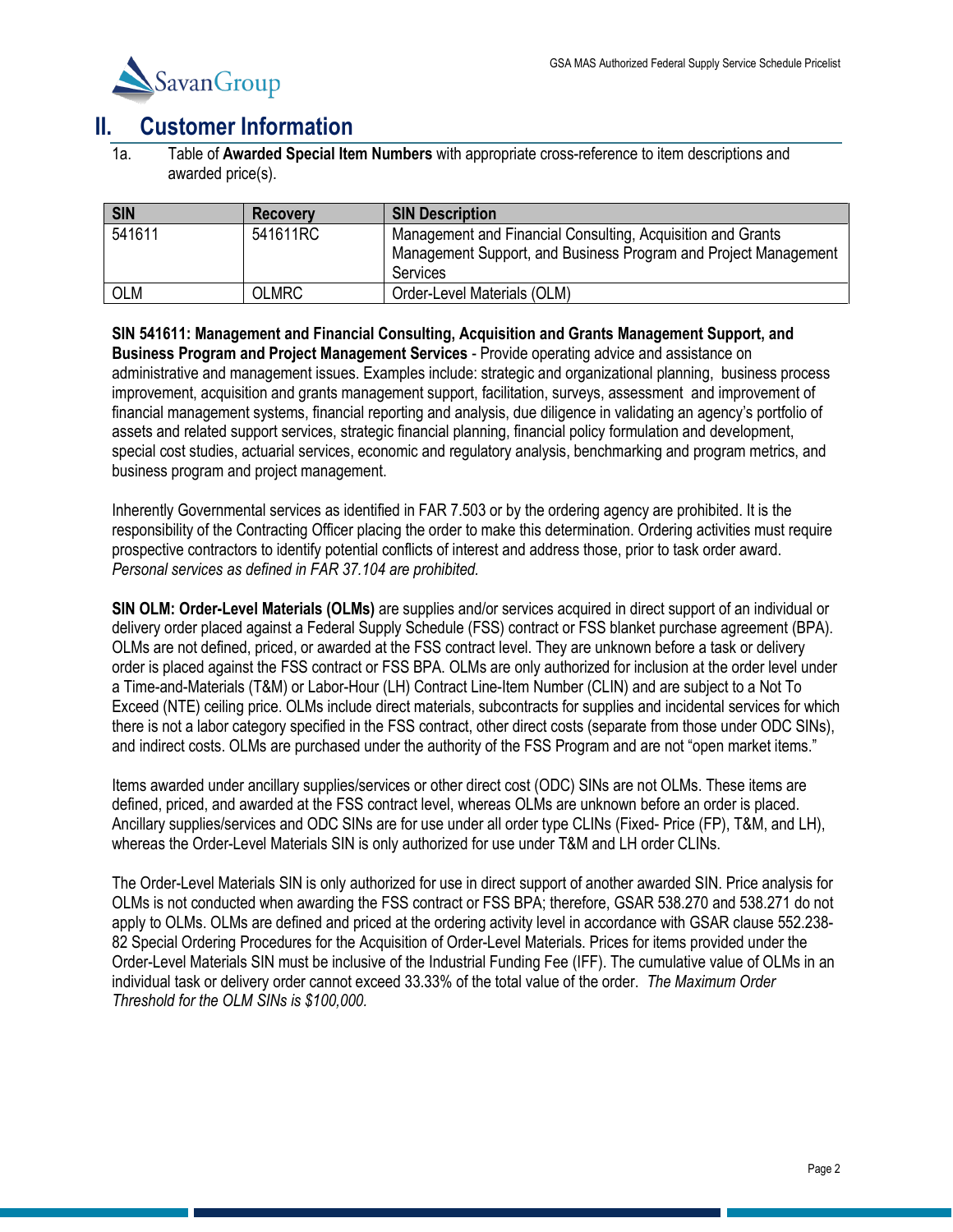

#### 1b. **Price List:** Please see Appendix A for Price List

- 1c. **Labor Category Descriptions:** Please see Appendix B for Labor Category Descriptions
- 2. Maximum order. \$1,000,000.00
- 3. Minimum order. \$300.00
- 4. Geographic coverage (delivery area): Domestic only
- 5. Point(s) of production (city, county, and State or foreign country). Not applicable.
- 6. Discount from list prices or statement of net price: Government Net Prices (discounts already deducted.)
- 7. Quantity discounts. None.
- 8. Prompt payment terms: N/A, [Information for Ordering Offices: Prompt payment terms cannot be negotiated out of the contractual agreement in exchange for other concessions]
- 9. Foreign items (list items by country of origin). None.
- 10a. Time of delivery: Specified on the Task Order
- 10b. Expedited Delivery. As negotiated with ordering activity.
- 10c. Overnight and 2-day delivery. The Contractor will indicate whether overnight and 2-day delivery are available. Also, the Contractor will indicate that the schedule customer may contact the Contractor for rates for overnight and 2-day delivery: Contact Contractor
- 10d. Urgent Requirements. The Contractor will note in its price list the "Urgent Requirements" clause of its contract and advise agencies that they can also contact the Contractor's representative to effect faster delivery: Contact Contractor
- 11. F.O.B. point(s): Destination.
- 12a. Ordering address: Same as Contractor<br>12b. Ordering procedures: For supplies and
- Ordering procedures: For supplies and services, the ordering procedures, information on Blanket Purchase Agreements (BPA's) are found in Federal Acquisition Regulation (FAR) 8.405-3.
- 13. Payment address: *Same as company address*
- 14. Warranty provision: *Contractor's standard commercial warranty.*
- 15. Export packing charges, if applicable: *Not applicable.*
- 16. Terms and conditions of rental, maintenance, and repair (if applicable). *Not applicable.*
- 17. Terms and conditions of installation (if applicable). *Not applicable.*
- 18a. Terms and conditions of repair parts indicating date of parts price lists and any discounts from list prices (if applicable). *Not applicable.*
- 18b. Terms and conditions for any other services (if applicable). *Not applicable.*
- 19. List of service and distribution points (if applicable). *Not applicable.*
- 20. List of participating dealers (if applicable). *Not applicable.*
- 21. Preventive maintenance (if applicable). *Not applicable.*
- 22a. Special attributes such as environmental attributes (e.g., recycled content, energy efficiency, and/or reduced pollutants). *Not applicable.*
- 22b. If applicable, indicate that Section 508 compliance information is available on Electronic and Information Technology (EIT) supplies and services and show where full details can be found (e.g. contractor's website or other location.) The EIT standards can be found at: www.Section508.gov/. *Not applicable.*
- 23. Unique Entity Identifier (UEI) Number. 788059488
- 24. Notification regarding registration in System for Award Management (SAM) database: *Registered*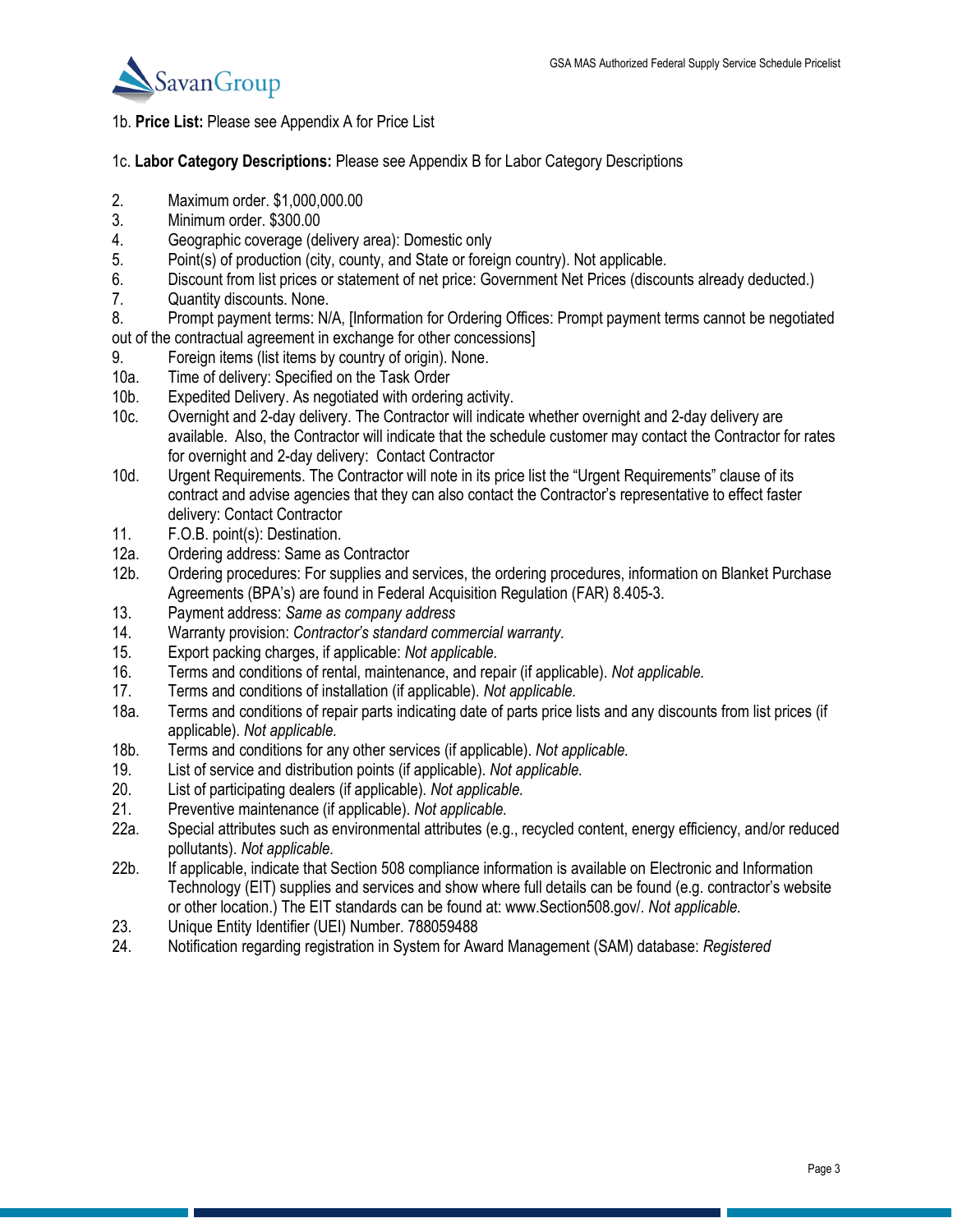

## <span id="page-5-0"></span>**III. Ordering**

On-line access to contract ordering information, terms and conditions, up-to-date pricing, and the option to create an electronic delivery order are available through GSA Advantage! a menu-driven database system. For more information on ordering from Federal Supply Schedules click on the FSS Schedules button at www.fss.gsa.gov.

The point of contact is Veeral Majmudar, President. If additional information is needed, please contact him at 703.855.6319 or [vmajmudar@savangroup.com.](mailto:vmajmudar@savangroup.com)

Savan Group, LLC (D.B.A.) Savan Group 1850 Towers Crescent Plaza | Suite 500 Tysons, VA 22182 (P) (703) 672-0010 (F) (866) 819-5191 [www.savangroup.com](http://www.savangroup.com/)

DUNS No.: 788059488 Business Size: Small Business Classification: Minority Owned, Disadvantaged MAS Schedule No.: GS-10F-0156V (formerly PSS)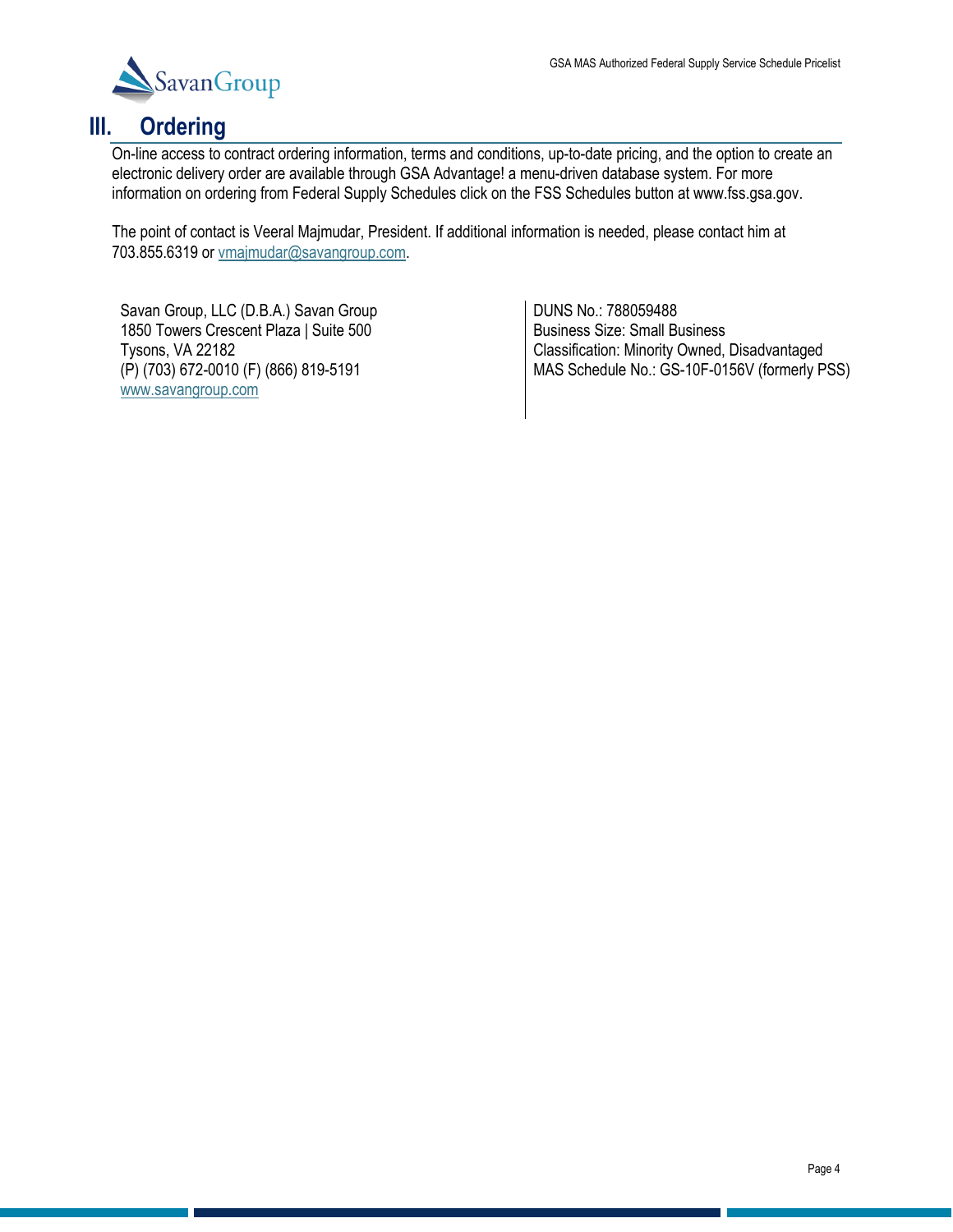# **I. Appendix A**

#### *The rates shown below include the Industrial Funding Fee (IFF) of 0.75%.*

#### Table 1: Savan Group - Awarded Prices (04/27/2019-04/26/2024

| <b>Labor Category</b>           | 4/27/2019 | 4/27/2020 | 4/27/2021  | 12/14/2021 | 4/27/2022 | 4/27/2023 |
|---------------------------------|-----------|-----------|------------|------------|-----------|-----------|
| <b>SIN 541611, OLM</b>          | 4/26/2020 | 4/26/2021 | 12/13/2021 | 4/26/2022  | 4/26/2023 | 4/26/2024 |
| <b>Partner</b>                  | 181.85    | 181.85    | 181.85     | 209.14     | 214.16    | 219.30    |
| <b>Associate</b>                | 143.57    | 143.57    | 143.57     | 165.12     | 169.08    | 173.14    |
| <b>Senior Consultant</b>        | 114.86    | 114.86    | 114.86     | 132.10     | 135.27    | 138.52    |
| <b>Consultant</b>               | 95.71     | 95.71     | 95.71      | 110.08     | 112.72    | 115.42    |
| Analyst                         | 76.57     | 76.57     | 76.57      | 88.06      | 90.17     | 92.34     |
| <b>Documentation Specialist</b> | 108.30    | 108.30    | 108.30     | 124.55     | 127.54    | 130.60    |
| <b>Senior Records Manager</b>   | 88.53     | 88.53     | 88.53      | 101.81     | 104.26    | 106.76    |
| <b>Records Task Manager</b>     | 78.48     | 78.48     | 78.48      | 90.25      | 92.41     | 94.63     |
| <b>Senior Records Clerk</b>     | 53.12     | 53.12     | 53.12      | 61.10      | 62.56     | 64.07     |
| <b>Records Clerk</b>            | 44.03     | 44.03     | 44.03      | 50.63      | 51.84     | 53.09     |
| <b>Project Manager</b>          | 114.72    | 114.72    | 114.72     | 131.94     | 135.11    | 138.35    |
| Program Manager                 | 145.29    | 145.29    | 145.29     | 167.09     | 171.10    | 175.21    |
| <b>Engineer Task Manager</b>    | 115.57    | 115.57    | 115.57     | 132.92     | 136.11    | 139.37    |
| <b>Engineer Field Auditor</b>   | 95.47     | 95.47     | 95.47      | 109.79     | 112.43    | 115.13    |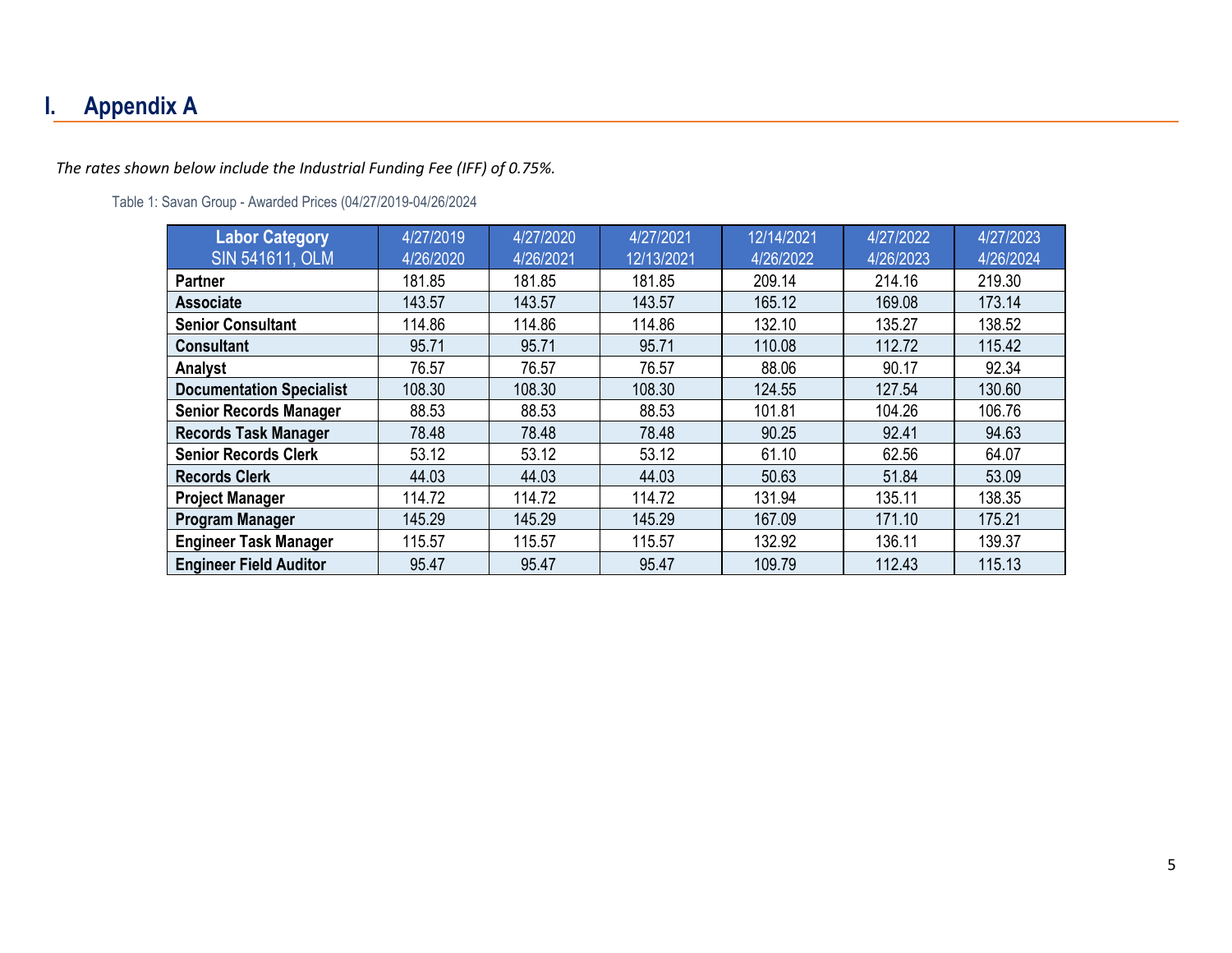

# **V. Appendix B**

**Service Contract Labor Standards:** The Service Contract Labor Standards (SCLS), formerly known as the Service Contract Act (SCA), is applicable to this contract as it applies to the entire MAS - Professional Services Schedule (PSS) Schedule and all services provided. While no specific labor categories have been identified as being subject to SCLS/SCA due to exemptions for professional employees (FAR 22.1101, 22.1102 and 29 CRF 541.300), this contract still maintains the provisions and protections for SCLS/SCA eligible labor categories. If and / or when the contractor adds SCLS/SCA labor categories to the contract through the modification process, the contractor must inform the Contracting Officer and establish a SCLS/SCA matrix identifying the GSA labor category titles, the occupational code, SCLS/SCA labor category titles and the applicable WD number. Failure to do so may result in cancellation of the contract.

*The following experience substitution criteria in lieu of education requirements as listed below:*

| Table 3: Savan Group - Education Requirements and Substitutions |  |  |  |  |  |  |  |  |  |  |  |
|-----------------------------------------------------------------|--|--|--|--|--|--|--|--|--|--|--|
|-----------------------------------------------------------------|--|--|--|--|--|--|--|--|--|--|--|

| <b>Education</b>         | <b>Substitutions of Equivalent Experience</b>                                                                                                                                                       |
|--------------------------|-----------------------------------------------------------------------------------------------------------------------------------------------------------------------------------------------------|
| Requirement              |                                                                                                                                                                                                     |
| <b>Bachelor's Degree</b> | High school diploma + 4 years additional relevant experience<br>ΟR<br>Associate degree + 2 years additional relevant experience                                                                     |
|                          |                                                                                                                                                                                                     |
| <b>Master's Degree</b>   | High school diploma + 6 years additional relevant experience<br>OR<br>Bachelor's degree + 2 years additional relevant experience                                                                    |
| <b>PhD</b>               | High school diploma + 10 years additional relevant experience<br>0R<br>Bachelor's degree + 8 years additional relevant experience<br>0R<br>Master's degree + 4 years additional relevant experience |

#### Table 4: Savan Group - Labor Category Descriptions

| <b>Labor Category</b>    | <b>Descriptions</b>                                                                                                                                                                                                                                                                                                                                                                                                                                                                           |
|--------------------------|-----------------------------------------------------------------------------------------------------------------------------------------------------------------------------------------------------------------------------------------------------------------------------------------------------------------------------------------------------------------------------------------------------------------------------------------------------------------------------------------------|
| <b>Partner</b>           | Executive level manager with extensive knowledge in designated field or discipline. Provides<br>insight and advice concerning task or project strategic direction and outcomes. May<br>contribute to the evaluation, analysis, and development of recommended solutions. Resolves<br>complex problems, which require an in-depth knowledge of subject matter related to the<br>designated field or discipline. Requires minimum Bachelor's Degree and 10 years'<br>experience.                |
| <b>Associate</b>         | Senior level manager with extensive, enterprise-wide knowledge and experience in one or<br>more designated functional and/or domain areas. Provides insight and advice concerning<br>strategic direction and applicability of up to date, industry standard solutions. Is responsible<br>for providing high level vision to program/project manager or senior client leadership to<br>influence objectives of complex efforts. Requires minimum Bachelor's Degree and 6 years'<br>experience. |
| <b>Senior Consultant</b> | Possess demonstrated knowledge, experience, and ability in the development of solutions,<br>recommendations, or outcomes across multiple complex tasks and/or organizations.<br>Evaluates option in the context of project objectives and contributes to the implementation of<br>strategic direction. Supports project objectives through activities such as conducting                                                                                                                      |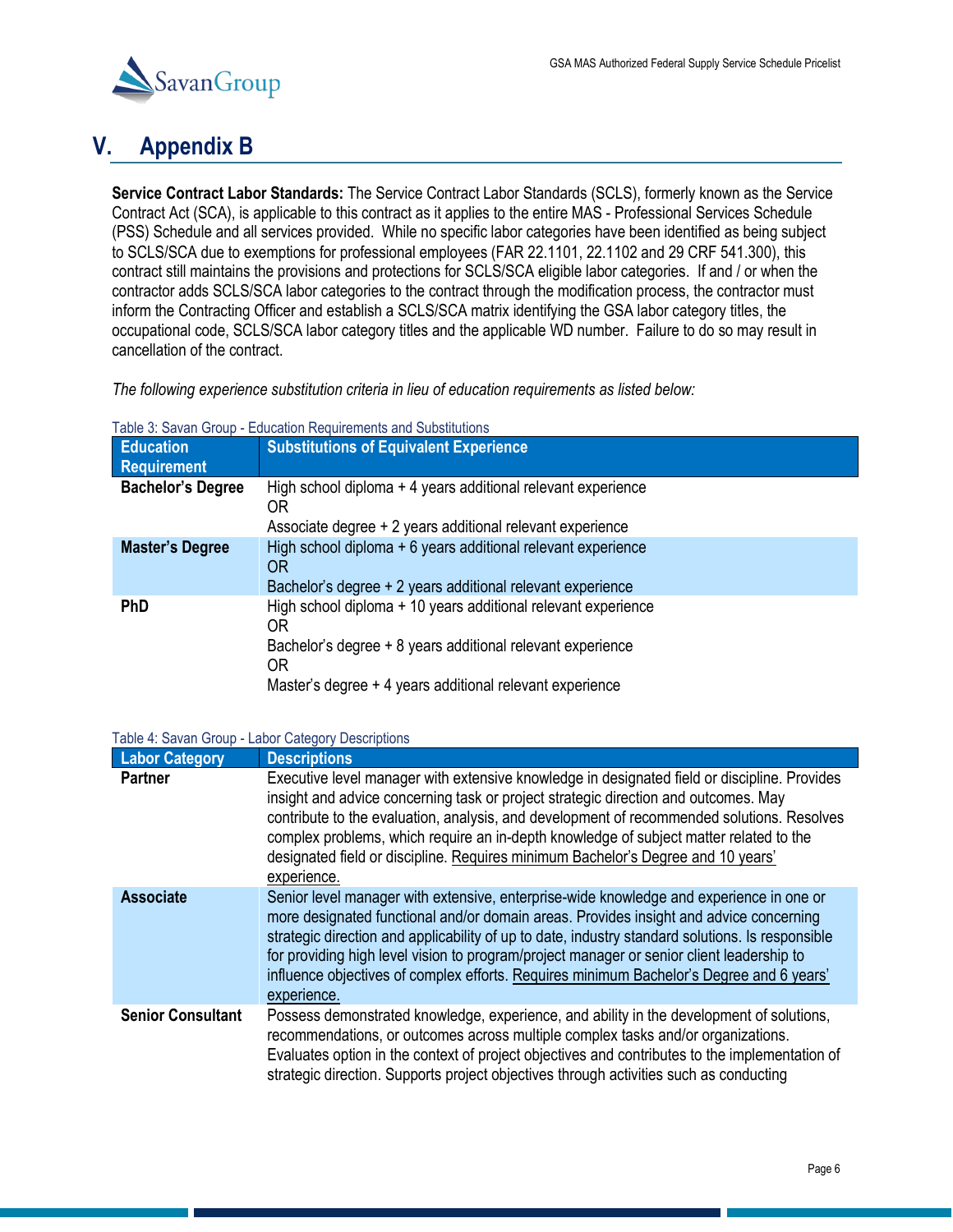

interviews, gathering data, and developing recommendations in support of project objectives. Requires minimum Bachelor's Degree and 4 years' experience.

| <b>Consultant</b>                         | Possesses demonstrated knowledge and experience applying analytic methodologies and<br>principles to address client needs. Applies analytic techniques in the evaluation of project<br>objectives and contributes to the implementation of strategic direction. Conducts activities in<br>support of project team's objectives. Works closely with Consultants, Task Leads, or Project<br>Manager. Requires minimum Bachelor's Degree and 3 years' experience.                                                                                                                                                                                                                                                                                                                                                                           |
|-------------------------------------------|------------------------------------------------------------------------------------------------------------------------------------------------------------------------------------------------------------------------------------------------------------------------------------------------------------------------------------------------------------------------------------------------------------------------------------------------------------------------------------------------------------------------------------------------------------------------------------------------------------------------------------------------------------------------------------------------------------------------------------------------------------------------------------------------------------------------------------------|
| Analyst                                   | Possesses knowledge, some experience, and capabilities in the development of solutions,<br>recommendations, or outcomes across multiple tasks and/or organizations. Supports the<br>development of solutions to address organization's challenges. Supports project objectives<br>and helps assess the impact of industry trends, policy, or standard methodologies. Requires<br>minimum Bachelor's Degree only.                                                                                                                                                                                                                                                                                                                                                                                                                         |
| <b>Documentation</b><br><b>Specialist</b> | Supports the development and alteration of business practices in conjunction with the<br>creation of an information technology (IT) system. Gather, analyze, and compose functional<br>and technical information. Conduct research and ensures the use of proper technical<br>terminology. Translate technical information into clear, readable documents to be used by<br>technical and non-technical personnel. Maintain a current internal documentation library.<br>Provide or coordinate special documentation services as required. Competent to work at the<br>highest level of all phases of documentation. May act as project leader for large jobs.<br>Requires minimum Bachelor's Degree and 6 years' experience. Associate's degree +8 years<br>relevant experience may be substituted for education/experience requirement. |
| <b>Senior Records</b><br><b>Manager</b>   | Provides records management policy expertise and/or leads or participates in large records<br>management tasks which are complex and require extensive experience. Apply disposition<br>authorities to records and prepare records for transfer. Supervise other records staff and<br>coordinate tasks with project leadership. Perform duties of all supervised staff as needed.<br>Requires minimum Bachelor's Degree, professional certification, and 6 years' experience.                                                                                                                                                                                                                                                                                                                                                            |
| <b>Records Task</b><br><b>Manager</b>     | Responsible for the day-to-day management of a functional records management project.<br>Apply disposition authorities to records and prepare records for transfer. Supervise records<br>staff and coordinate tasks with ORMP Project Manager and Savan Group Project Manager.<br>Prepare statistical and written reports to track progress of project and brief ORMP on<br>progress as needed. Perform duties of all supervised staff as needed. Requires minimum<br>Associate's Degree and 3 years' experience.                                                                                                                                                                                                                                                                                                                        |
| <b>Senior Records</b><br><b>Clerk</b>     | Supports ongoing records management tasks which require significant industry or institutional<br>experience. Apply disposition authorities to records and prepare records for transfer.<br>Supervise records staff as required. Remove records from staff offices and place records in<br>boxes. Prepare preliminary box list. Conduct a box by box review to verify contents and<br>required information against label. Separate classified material and mark as classified.<br>Arrange files within each box and clean them, removing all bindings. Create folder title list for<br>each box and prep them for transport. Carry out additional duties as assigned. Requires<br>minimum High School Degree and 4 years' experience.                                                                                                     |